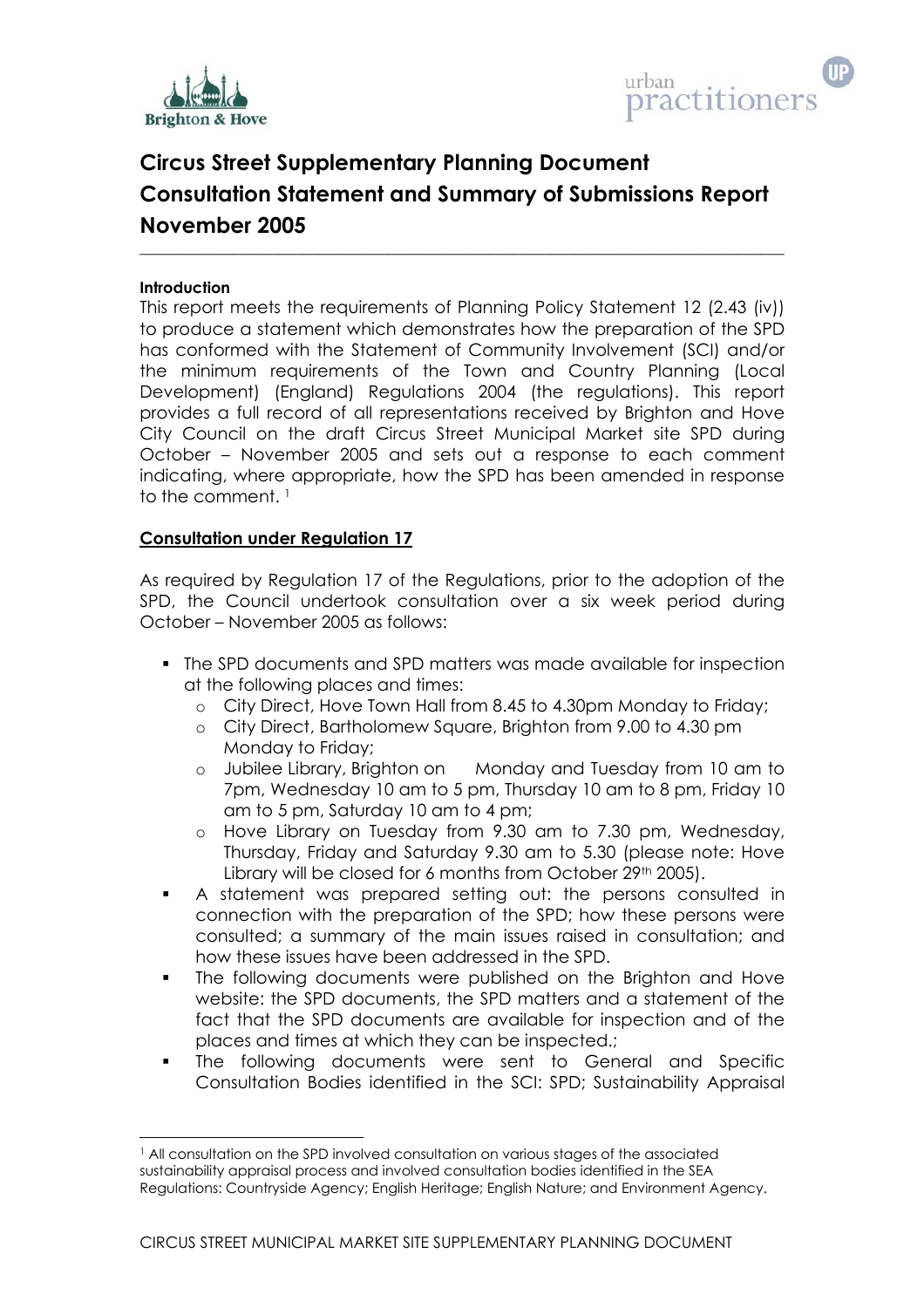

report, SPD matters; and a summary of the main issues raised in consultation; and how these issues have been addressed in the SPD.

- A notice by local advertisement was made of the SPD matters and a statement of the fact that the SPD documents are available for inspection and the places and times at which they can be inspected.
- A request under section 24 (4) (b) of the Planning and Compulsory Purchase Act 2004 of the opinion of the Government Office for the South East as to the general conformity of the draft SPD was made.

# **Additional Consultation**

In addition to the requirements of Regulation 17 and 18, the Council undertook key stakeholder engagement over a five week period (10 October to 9 November 2005) seeking feedback on key sustainability issues and SPD objectives identified in the sustainability appraisal scoping report and key themes/issues addressed by the SPD. This informed the draft SPD and was consistent with the draft SCI requirements. Representations were received from Government Office for the South East, The Countryside Agency, English Nature, The Brighton Society, The Kingscliffe Society, The University of Brighton, the Ocean Rooms Nightclub and a number of local residents. A consultation statement was prepared as required by Regulation 17 (b). The following was also undertaken during consultation consistent with the draft SCI:

- An exhibition was held at the following places and times:
	- o The Millwood Centre, Nelson Row, Carlton Hill, Brighton from Monday 10 October 2005 to Friday 14 October 2005, Weekdays 9.00am-1.00pm
	- o Hove Town Hall, Norton Road, Hove from Monday 17 October 2005 to Friday 11 November 2005, Weekdays 9.00am-5.00pm
	- o Thornsdale Community Room, Thornsdale, Albion Hill, Brighton on Tuesday 25 October 2005, 6.00pm-8.00pm
	- o St John's Mount Community Room, St John's Mt., Mt. Pleasant, Brighton on Thursday 27 October 2005, 6.00pm-8.00pm
- A workshop was held on Thursday 13 October 2005, giving members of the public and identified stakeholders an opportunity to comment on the key principles contained within the draft SPD.
- **City News article**
- The SPD documents, along with the exhibition and questionnaire were made available on a dedicated project website
- 48 letters sent out re: consultation
- The SPD documents were made available on the Brighton and Hove website and made available for inspection at City Direct in Hove Town Hall and Bartholomew Square, along with the Jubilee and Hove Libraries.

# **Requirements under Regulation 18**

As required by Regulation 18, prior to the adoption of the SPD and following consultation undertaken under Regulation 17, the Council has given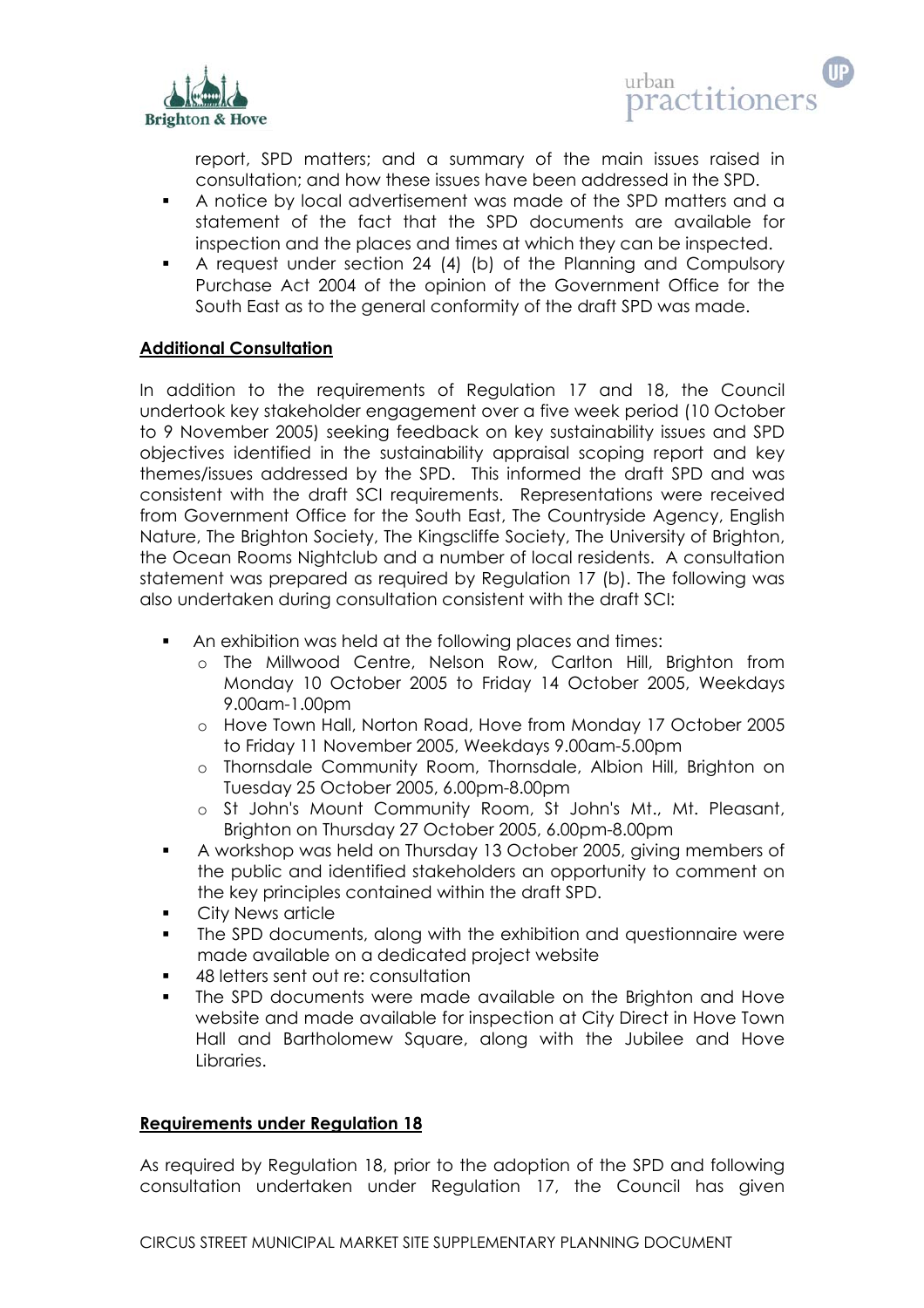



consideration to all  $34$  representations made from or on behalf of the following:

- Government Office for the South East
- The Countryside Agency
- **English Nature**
- **The Brighton Society**
- The Kingscliffe Society
- **The University of Brighton**
- **Can Rooms Nightclub**
- **Local residents**

# **Brighton Circus Street Supplementary Planning Document Workshop – Thursday 13 October 2005**

The Circus Street Supplementary Planning Document workshop was held on Thursday 13 October 2005, at the Millwood Centre, Nelson Row, Brighton.

The purpose of the event was to give local residents, businesses, community groups and organisations the opportunity to express their views on the key principles contained within the draft Circus Street Municipal Market site SPD. The comments raised at the workshop have been fully recorded and accommodated wherever possible within the final SPD for the Circus Street site.

The following 18 local representatives attended the event:

Anthony Benson, Urban Practitioners Paul Early, Albion Hill Residents Association Robert Edwards, The Kingscliffe Society Robert Ellarby, South Downs Health NHS Trust Ben Gill, Ocean Rooms Nightclub Sarah Hextall, Carlton Hill School Mike Lloyd, Children's Centre Richard Mileham, Urban Practitioners Mat Proctor, Urban Practitioners Dr Michael Ray, The Regency Society Alex Ross, Market Diner Neil Ross, Market Diner Helen Rowsell, Kingswood & Milner Tenants Association Fiona Salvin, Anne Thomeloe, Blake Albion Residents Max Woodford, Brighton and Hove City Council Bill Lucas, Tarner Area Partnership Mike Blythman, Jobcentre Plus

Anthony Benson from Urban Practitioners and Max Woodford from Brighton and Hove City Council introduced the event and explained the consultation process and the role of the SPD.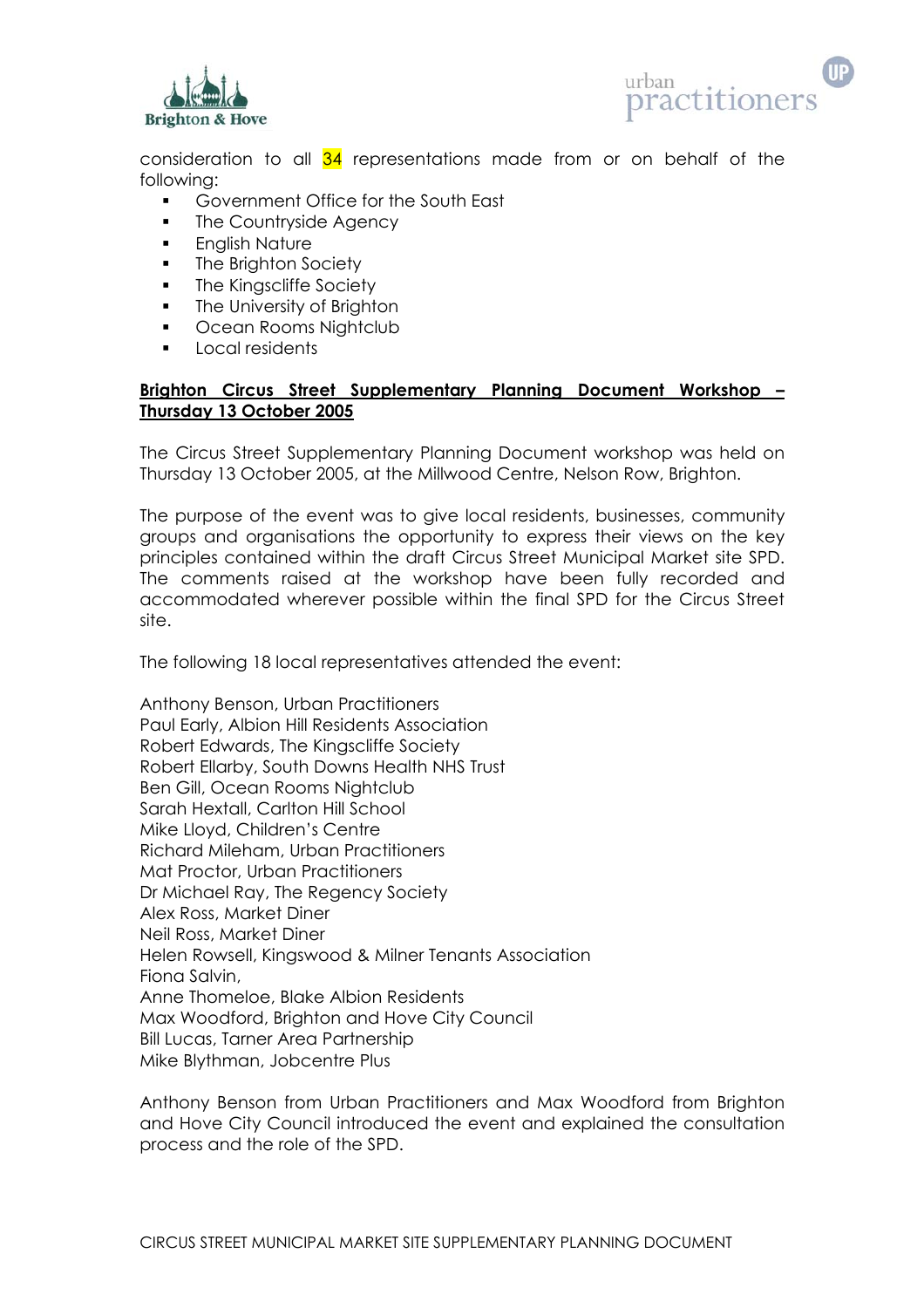



The first stage of the event consisted of a 'Walking Audit' of the Circus Street Municipal Market site. Participants were provided with worksheets on which they were asked to note the issues and opportunities for the Circus Street site.

Following the walking audits, participants were divided into three groups to discuss the issues and opportunities that they had identified for the Circus Street site. Participants were asked to categorise their responses into key themes, highlighting the key issues for the site. The following issues and opportunities were identified:

# **ISSUES**

## **Form**

• Variety of Morley Street is an asset

#### **Uses**

- Lack of community space
- Number of existing services nearby (Children's Centre, School Clinic and Homeless Doctor).
- Existing pressure on local schools

## **Transport**

- Circus Street is an important pedestrian/cycle route
- The area is surrounded by 'Rat-runs'
- A number of the existing roads are very wide
- Grand Parade is polluted and dangerous for pedestrians

## **Safety & Security**

- The area is dangerous at night
- Existing Anti-social behaviour problem
- Getting children to school can be difficult

# **OPPORTUNITIES**

## **Frontage**

- Improve residential frontage to Milner Flats
- Retain the existing market frontage
- Provide activity throughout the site
- Incorporate commercial development in building frontages

## **Transport**

- Establish pedestrian/cycle route along Circus Street
- Establish safer routes to school
- Provide more short-term parking
- Incorporate delivery/servicing space
- Reduce car parking
- Provide public transport improvements where possible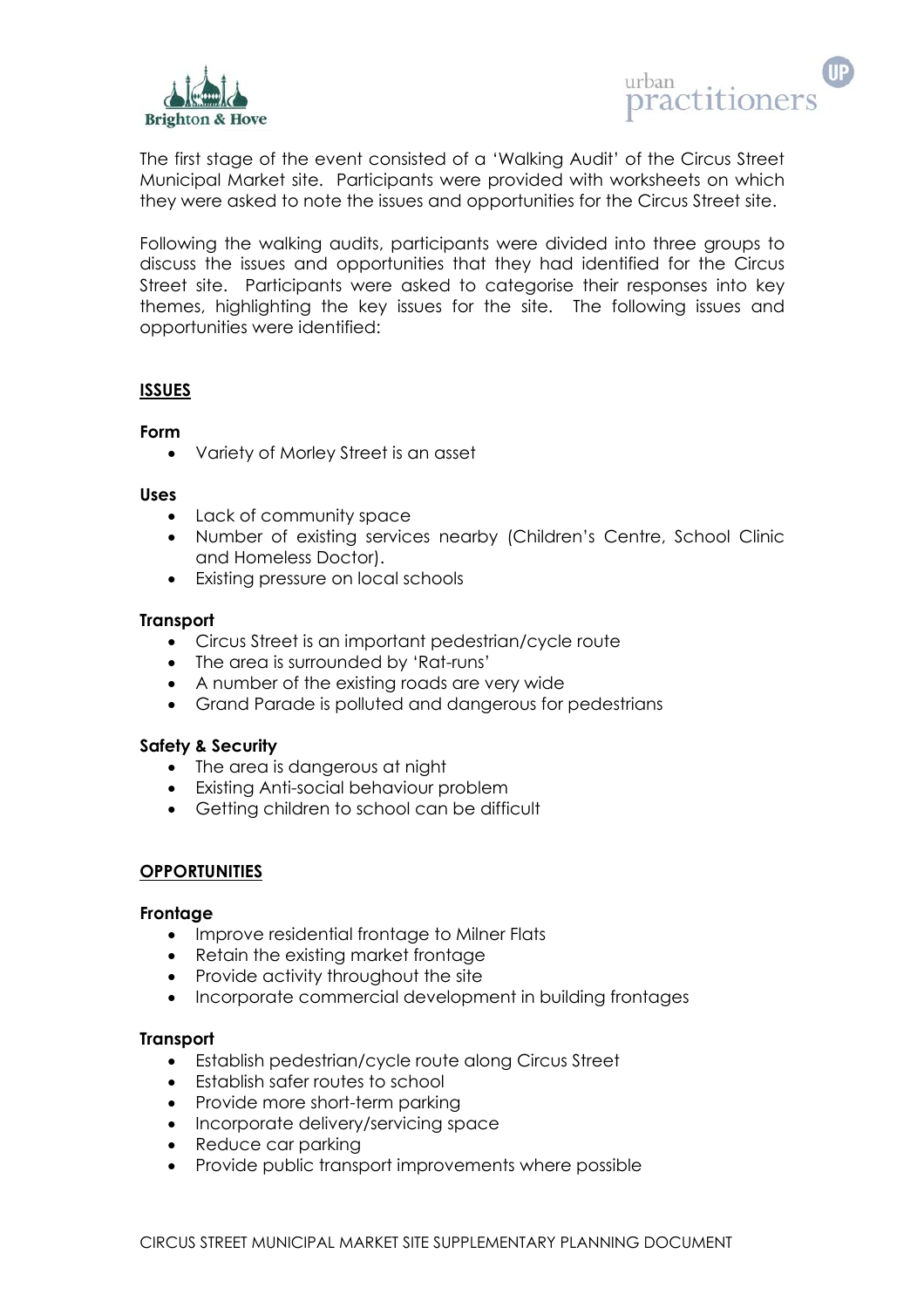



## **Uses**

- Provide (potentially) 100% housing
- Incorporate a mix of uses with 50% Residential (houses and flats), 5% Retail, 15% Community/Health uses and 30% Office/Employment space
- Provide commercial uses to the west of the site
- Provide residential uses to the east of the site (incorporating student accommodation).
- Incorporate student accommodation and teaching space
- Provide a convenience store in the scheme
- Avoid chain retailers within any retail provision
- Encourage social enterprises
- Incorporate education and health facilities where possible
- Address the needs of the BME community
- Avoid the provision of family housing
- Manage the conflicting night-time uses
- Address the increased demand for schools
- Prioritise local people for housing

## **Landscaping**

- Provide more trees throughout the scheme
- Establish a landmark 'green' development
- Provide a bio-diverse central courtyard
- Provide green space within the site

## **Public realm**

- Provide more lighting throughout the scheme
- Provide an integrated and overlooked play area
- Use S. 106 funds to enhance the public realm

## **Scale and form**

- Generate an interesting built form
- Maintain views from and through the site to St Peters and St Barts
- Minimise impact on Milner flats (views, overlooking, light etc).
- Respect the adjacent Conservation Area
- Incorporate some of the existing brick within new development

## **Safety & security**

• Address anti-social behaviour issues

The final stage of the workshop concerned development principles and each group were issued with a large base plan to annotate with their ideas for the key development opportunities at Circus Street. The workshop closed with nominated representatives of each group presenting their ideas to the wider group. The development principles identified by each group are shown below: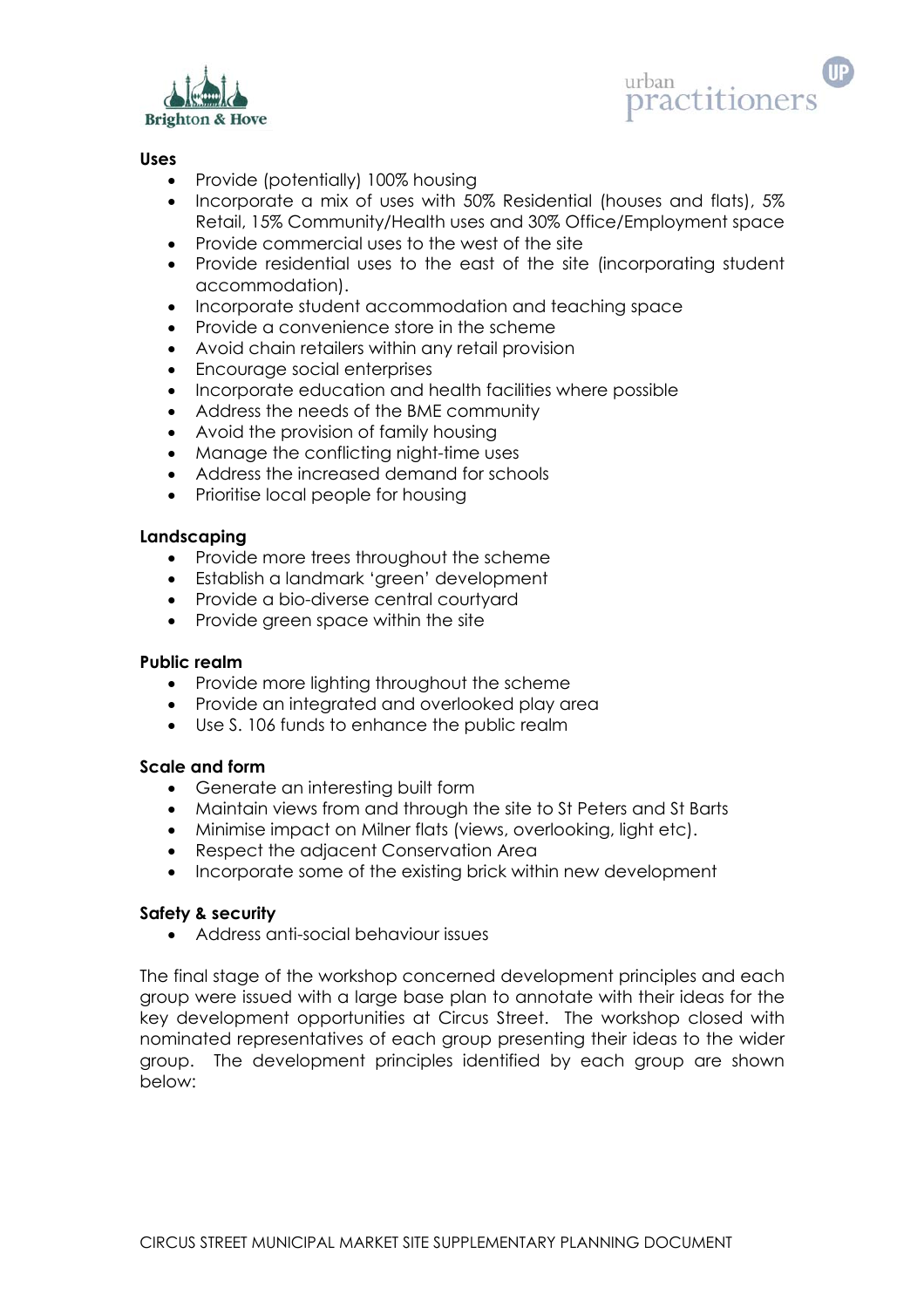



## **Group 1**

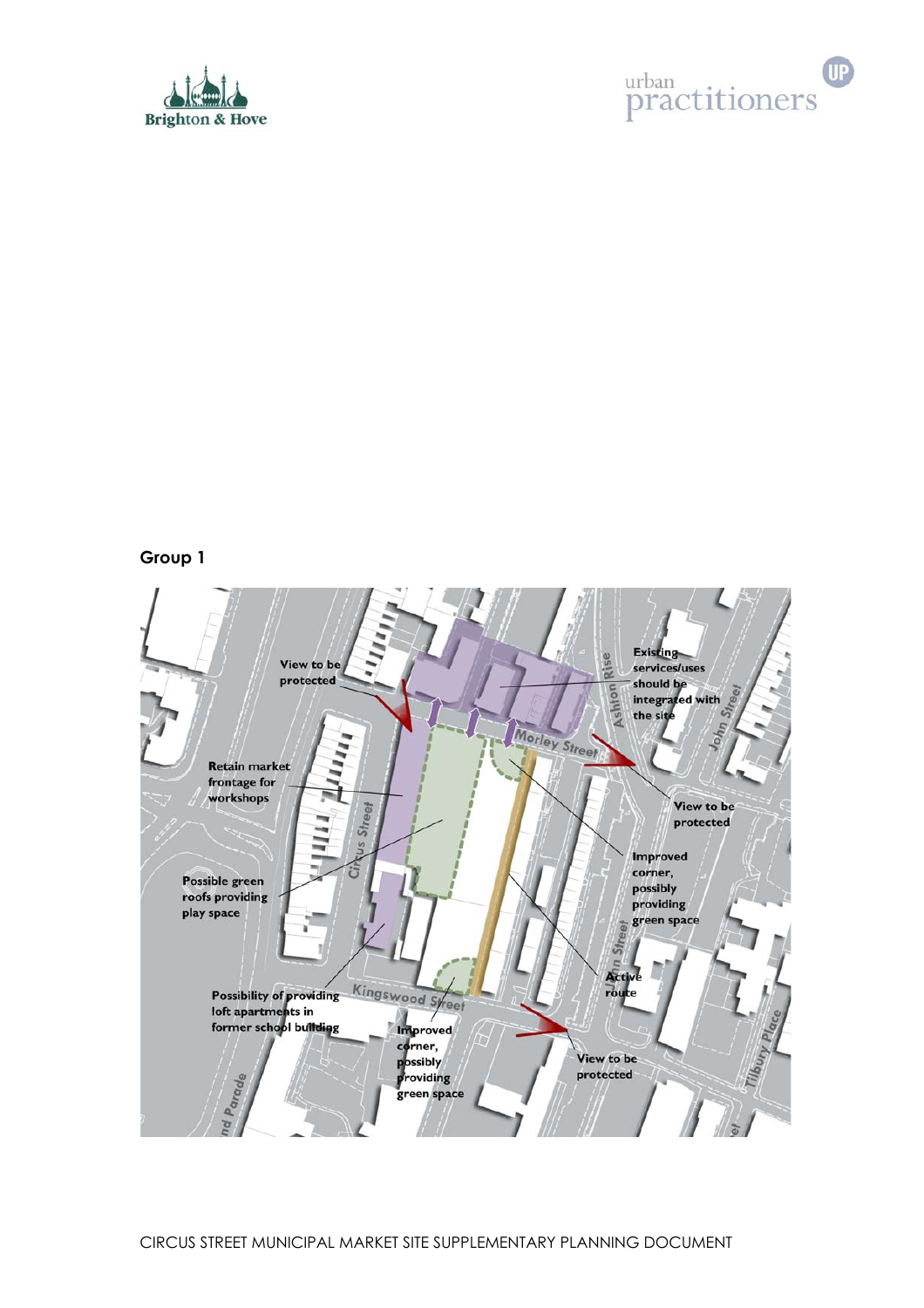



**Group 2**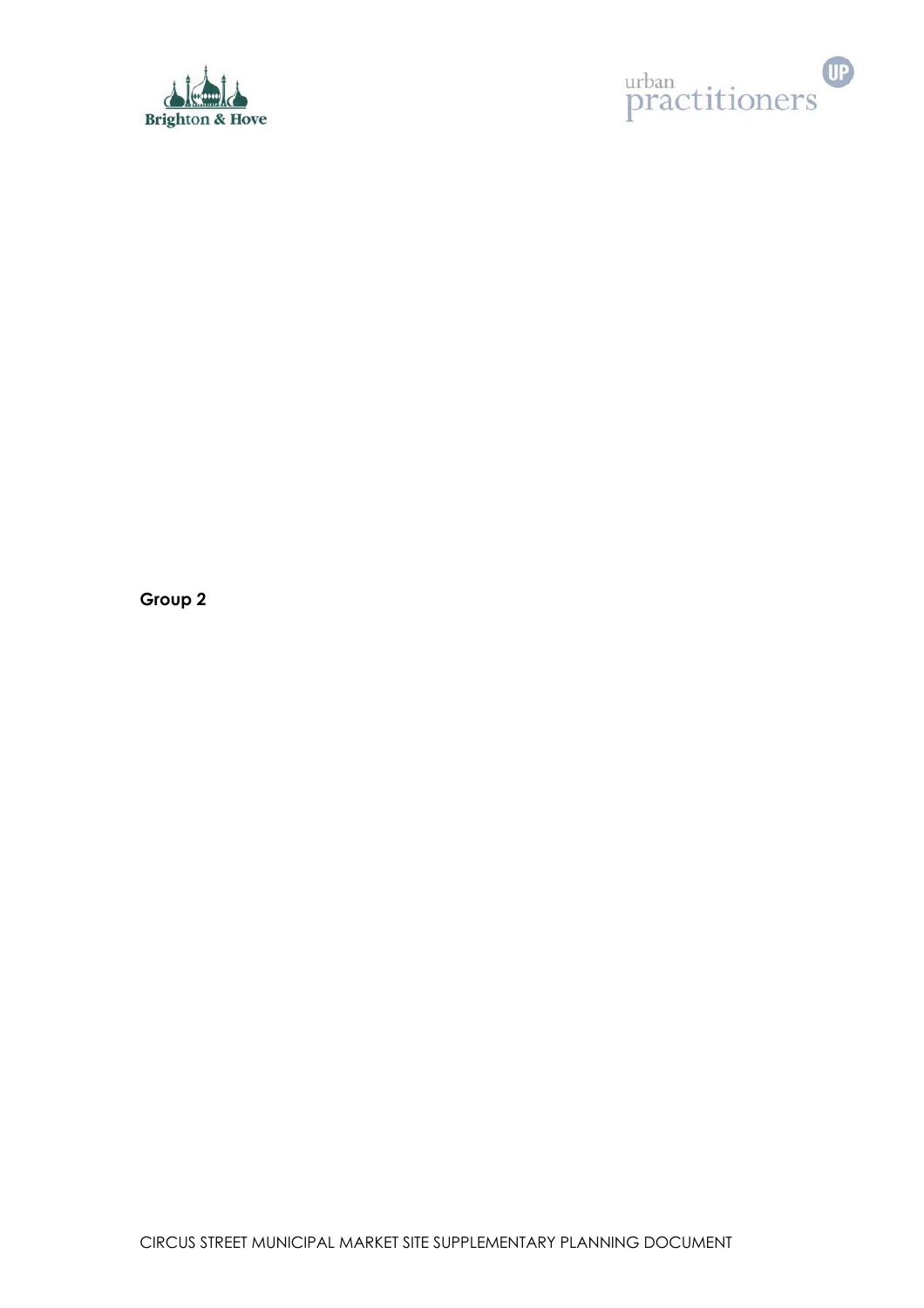





**Group 3** 

CIRCUS STREET MUNICIPAL MARKET SITE SUPPLEMENTARY PLANNING DOCUMENT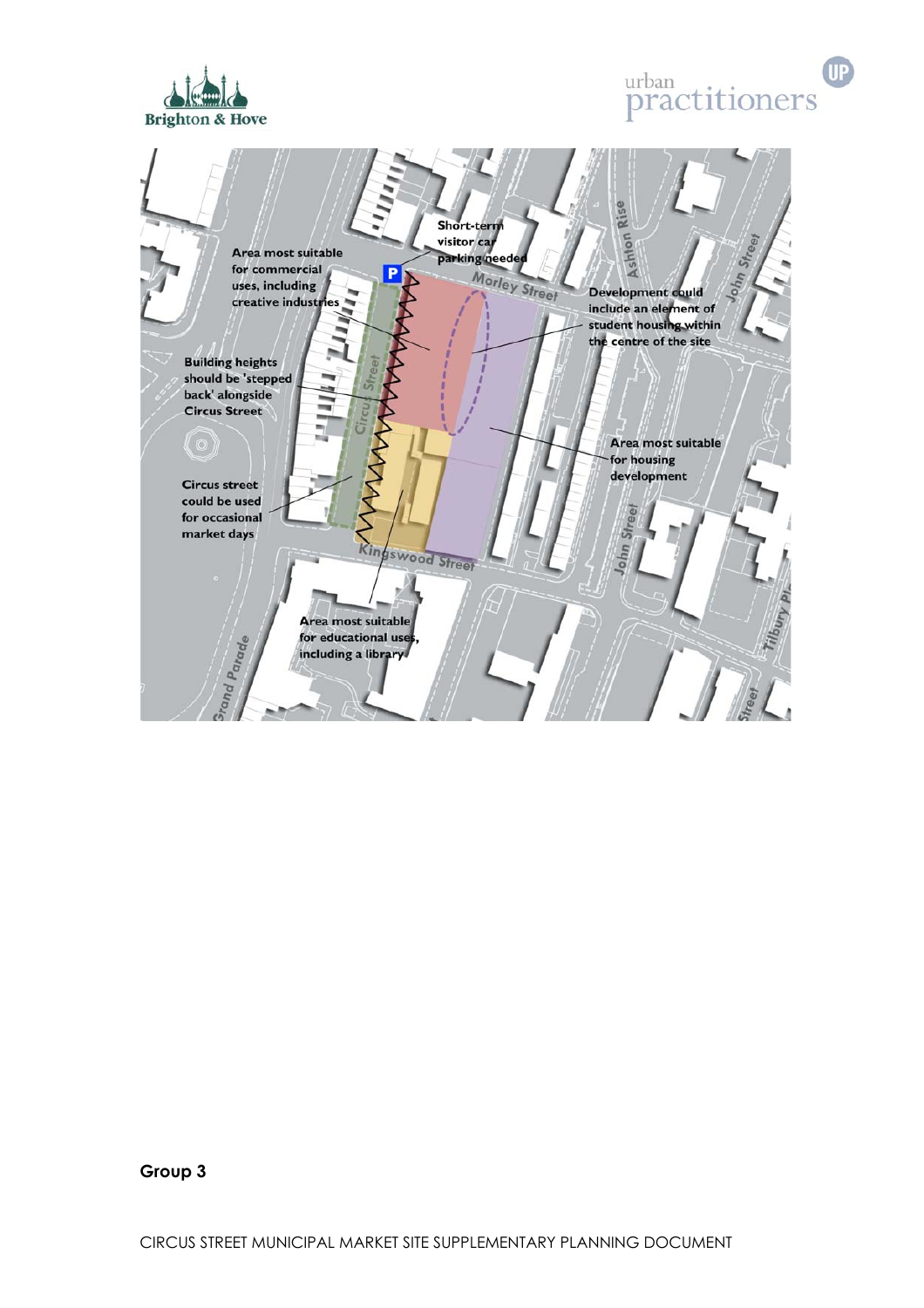





# **Questionnaires**

Questionnaires were made available at the exhibition and were sent to the identified stakeholders providing an opportunity for comment on the indicative development options contained within the draft SPD. However, none of the questionnaires were returned.

Detailed responses to representations are presented in the table below.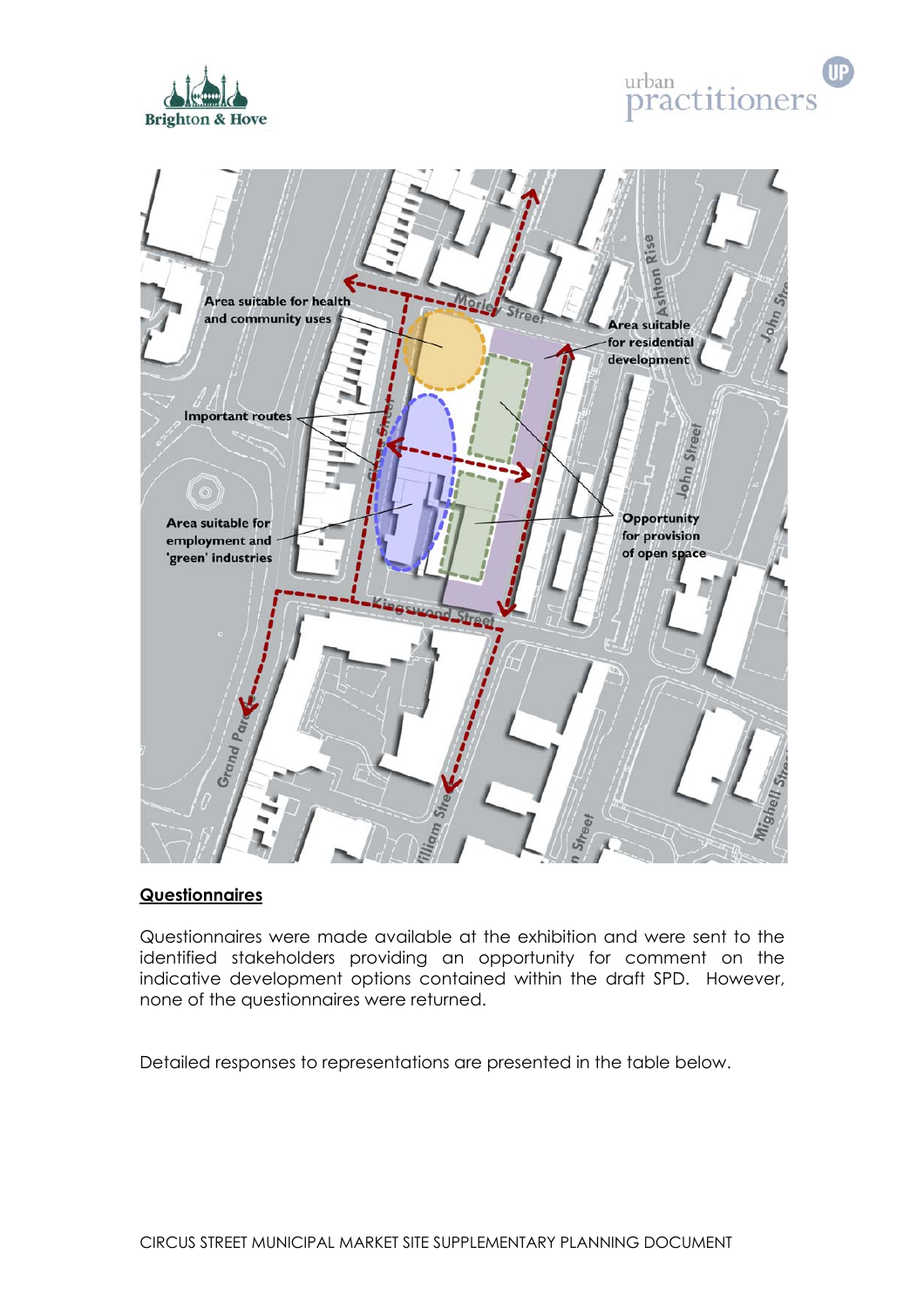



| Ref | Comment                                                                                                   | <b>Suggested response</b>                                                                                                                                                                                                                                                                                                                                                                                           |
|-----|-----------------------------------------------------------------------------------------------------------|---------------------------------------------------------------------------------------------------------------------------------------------------------------------------------------------------------------------------------------------------------------------------------------------------------------------------------------------------------------------------------------------------------------------|
|     | Anne Sprake, Government Office for the South East                                                         |                                                                                                                                                                                                                                                                                                                                                                                                                     |
| 1.1 | You may wish to consider clarification of whether or not the site<br>may be suitable for car free housing | <b>BHCC</b> to advise:<br>It is considered that the site is an entirely sustainable location,<br>benefiting from good access to public transport and a range of<br>shops and services. The document supplements existing local plan<br>policy and it is considered that Policy HO6 may be relevant to<br>redevelopment proposals - hence it is highlighted as such.<br>No change proposed.                          |
| 1.2 | You may wish to consider emphasis on sustainable transport options                                        | Add additional principle within Movement section on page 35:<br>Car clubs - Establish car clubs, where possible, in conjunction with<br>the development of and letting of additional office space and<br>large new residential development schemes.<br><b>Public transport</b> – Where possible, new development should<br>contribute to improvements to the major public transport routes<br>adjacent to the site. |
| 1.3 | Clarification is required on the correct policy number for Travel<br>Plans                                | Amend 'Travel Plans' development principle within Movement<br>section (p. 37) to become:<br>- Travel Plans - Incorporation of Travel Plans within detailed<br>planning applications, promoting greener, cleaner travel<br>choices and removing dependence on the car in accordance<br>with Policy TR4.                                                                                                              |
| 2   | Ben Gill, Ocean Rooms Nightclub                                                                           |                                                                                                                                                                                                                                                                                                                                                                                                                     |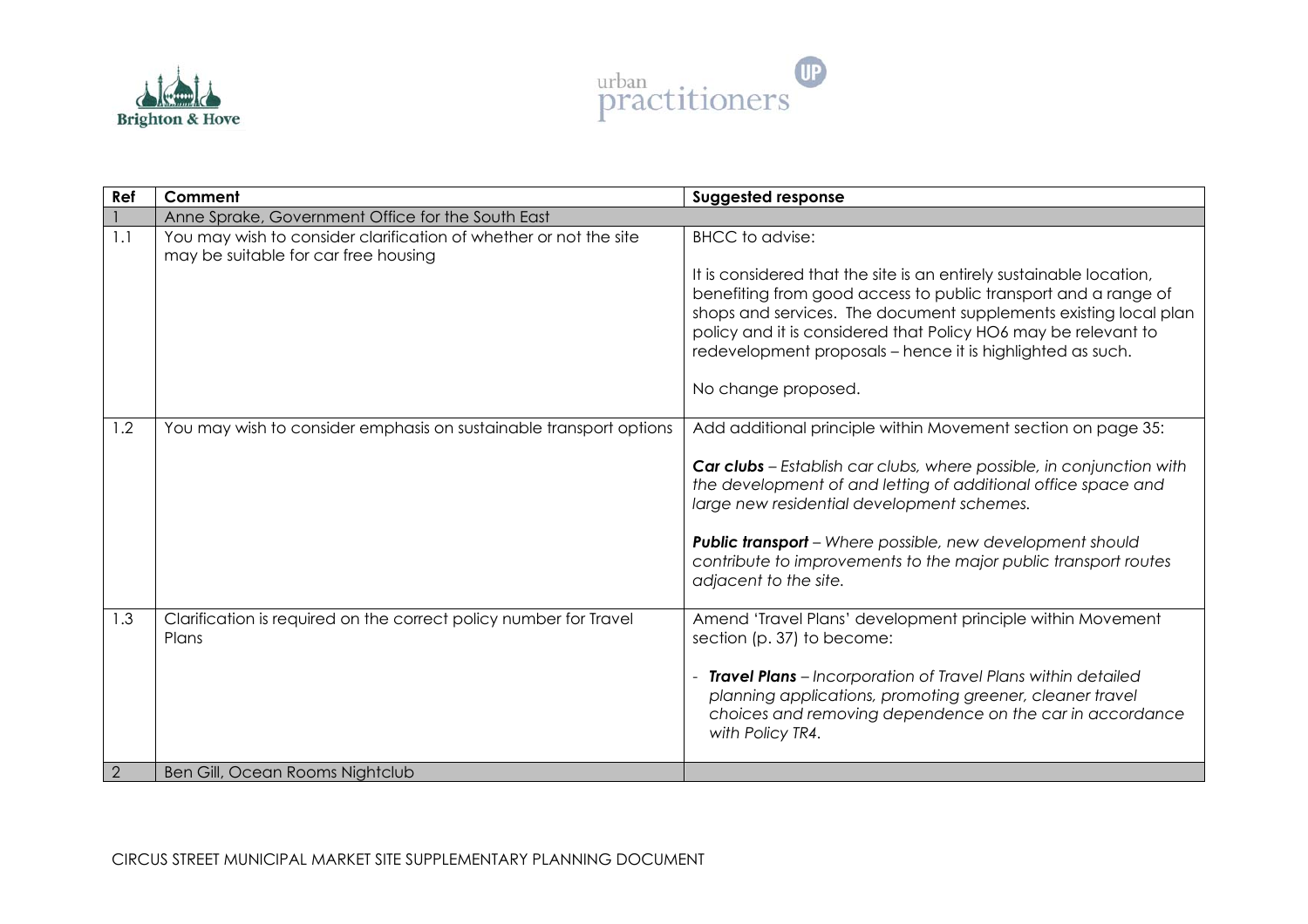



| 2.1 | The provision of social housing would be entirely detrimental and a<br>scheme involving University accommodation would be beneficial<br>to raising the profile of the area and help combat the anti-social<br>behaviour currently in the area created by Milner Flats. | The northern part of the site is generally considered more suited to<br>residential accommodation. Amend 'Residential' development<br>principle within Mix of Uses section (p. 36) to become:<br><b>Residential</b> - Residential uses located along the Morley Street<br>frontage, incorporating student accommodation if appropriate.                                                                                                                                                                                                                                                                                                 |
|-----|------------------------------------------------------------------------------------------------------------------------------------------------------------------------------------------------------------------------------------------------------------------------|-----------------------------------------------------------------------------------------------------------------------------------------------------------------------------------------------------------------------------------------------------------------------------------------------------------------------------------------------------------------------------------------------------------------------------------------------------------------------------------------------------------------------------------------------------------------------------------------------------------------------------------------|
| 2.2 | The provision of residential units in the northwest of the site (opposite<br>the nightclub) would not be appropriate and commercial uses<br>should be provided in this location with housing in the interior of the<br>development.                                    | Morley Street is considered generally appropriate for residential<br>development notwithstanding the existing location of the<br>nightclub. Care will need to be taken in the detailed planning of<br>development proposals to take account of the impact of existing<br>developments. The Evening Economy also highlights that careful<br>management of new development will be required.<br>No change proposed.                                                                                                                                                                                                                       |
| 2.3 | If a library were to be provided within the scheme it should be<br>provided at the Morley Street end of the development.                                                                                                                                               | Whilst itself not an inappropriate use in that location, new<br>University-related accommodation is considered most<br>appropriately located adjacent to the existing University site at the<br>southern end of the site.<br>Conversely, Morley Street, being adjoined by predominantly<br>residential and community uses and more distance from the heart<br>of the town centre is considered more appropriate for residential<br>uses.<br>The existing development principle 'University' (p. 36) indicates<br>that new development should make provision for a new University<br>library and teaching space.<br>No changes proposed. |
| 2.4 | Commercial opportunities should take the form of creative artistic                                                                                                                                                                                                     | The existing development principle 'Creative industries' (p. 34)                                                                                                                                                                                                                                                                                                                                                                                                                                                                                                                                                                        |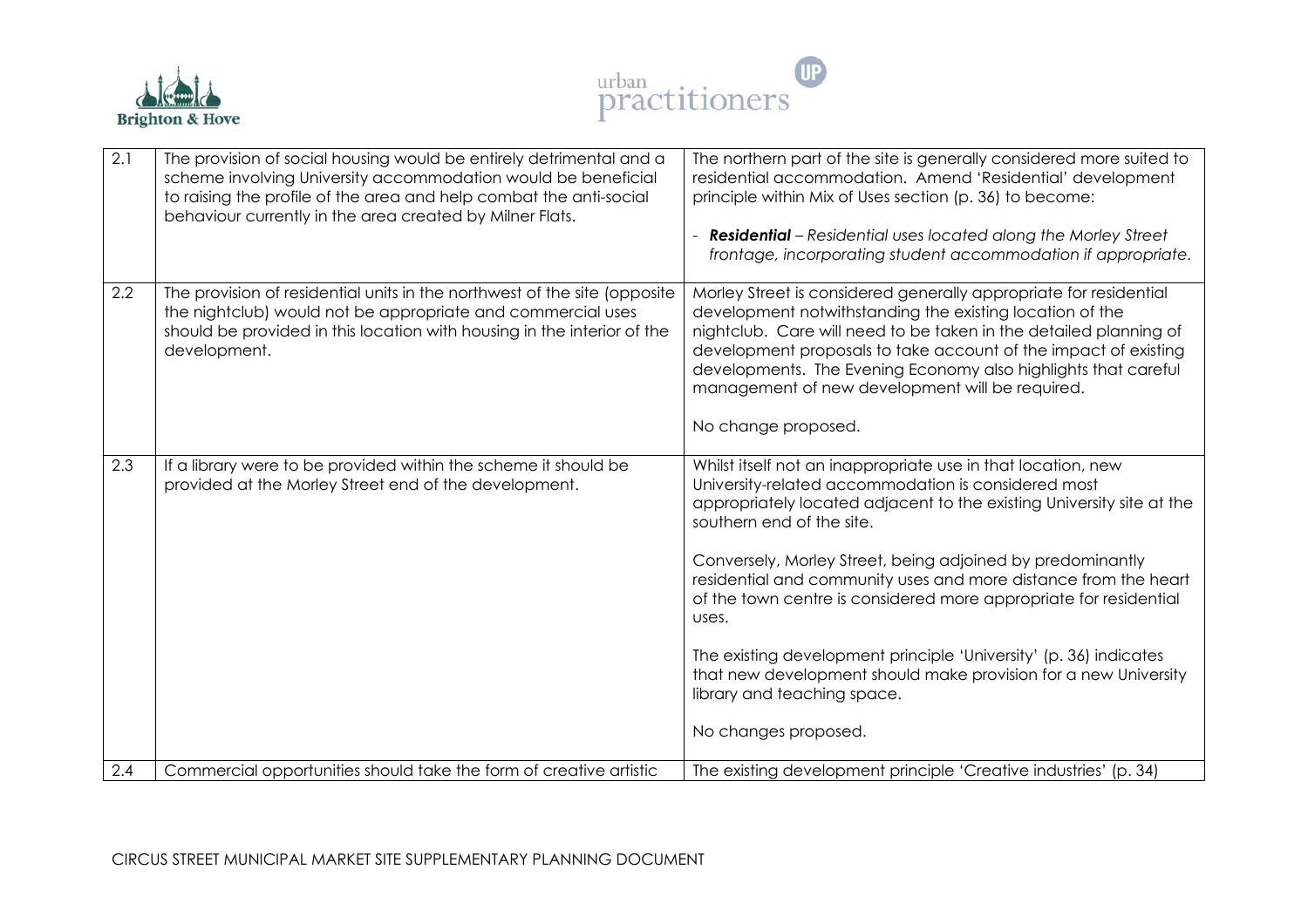



|                  | workspaces and studios.                                                                                                                                                                  | promotes the expansion of creative industries at Circus Street.                                                                                                                                                    |
|------------------|------------------------------------------------------------------------------------------------------------------------------------------------------------------------------------------|--------------------------------------------------------------------------------------------------------------------------------------------------------------------------------------------------------------------|
|                  |                                                                                                                                                                                          | No changes proposed.                                                                                                                                                                                               |
|                  |                                                                                                                                                                                          |                                                                                                                                                                                                                    |
|                  |                                                                                                                                                                                          |                                                                                                                                                                                                                    |
|                  |                                                                                                                                                                                          |                                                                                                                                                                                                                    |
|                  |                                                                                                                                                                                          |                                                                                                                                                                                                                    |
| $\mathfrak{S}$   | Jon Curson, English Nature                                                                                                                                                               |                                                                                                                                                                                                                    |
| $\overline{3.1}$ | We would like to see the following included in Development<br>Principles: Environmental Sustainability: Nature conservation:                                                             | Agreed. Additional principle to be added on p.35 ('Development<br>Principles')                                                                                                                                     |
|                  | Provision of nesting sites for swifts, house sparrows and starlings in<br>new buildings associated development.                                                                          |                                                                                                                                                                                                                    |
| $\overline{4}$   | Robert Edwards, Kingscliffe Society                                                                                                                                                      |                                                                                                                                                                                                                    |
| 4.1              | We would very much welcome developments in the area that                                                                                                                                 | Noted.                                                                                                                                                                                                             |
|                  | might help to ameliorate the multiple problems of the environment<br>along the east side of the potentially wonderful Valley Gardens<br>Conservation Area.                               | Amend the 'Scale and Rhythm' development principle (p.36), to<br>become:                                                                                                                                           |
|                  |                                                                                                                                                                                          | <b>Scale and rhythm</b> - Development of the western edge of the site<br>should respect the scale and rhythm of the adjacent Grand<br>Parade properties which fall within the Valley Gardens<br>Conservation Area. |
|                  | We would value suggestions of variety in usage, sensitive scale and<br>materials<br>in<br>architectural<br>design and<br>pedestrian-friendly<br>landscaping with appropriate vegetation. | The development principles section of the draft SPD refers to each<br>of these issues.                                                                                                                             |
| $\sqrt{5}$       | Selma Montford, The Brighton Society                                                                                                                                                     |                                                                                                                                                                                                                    |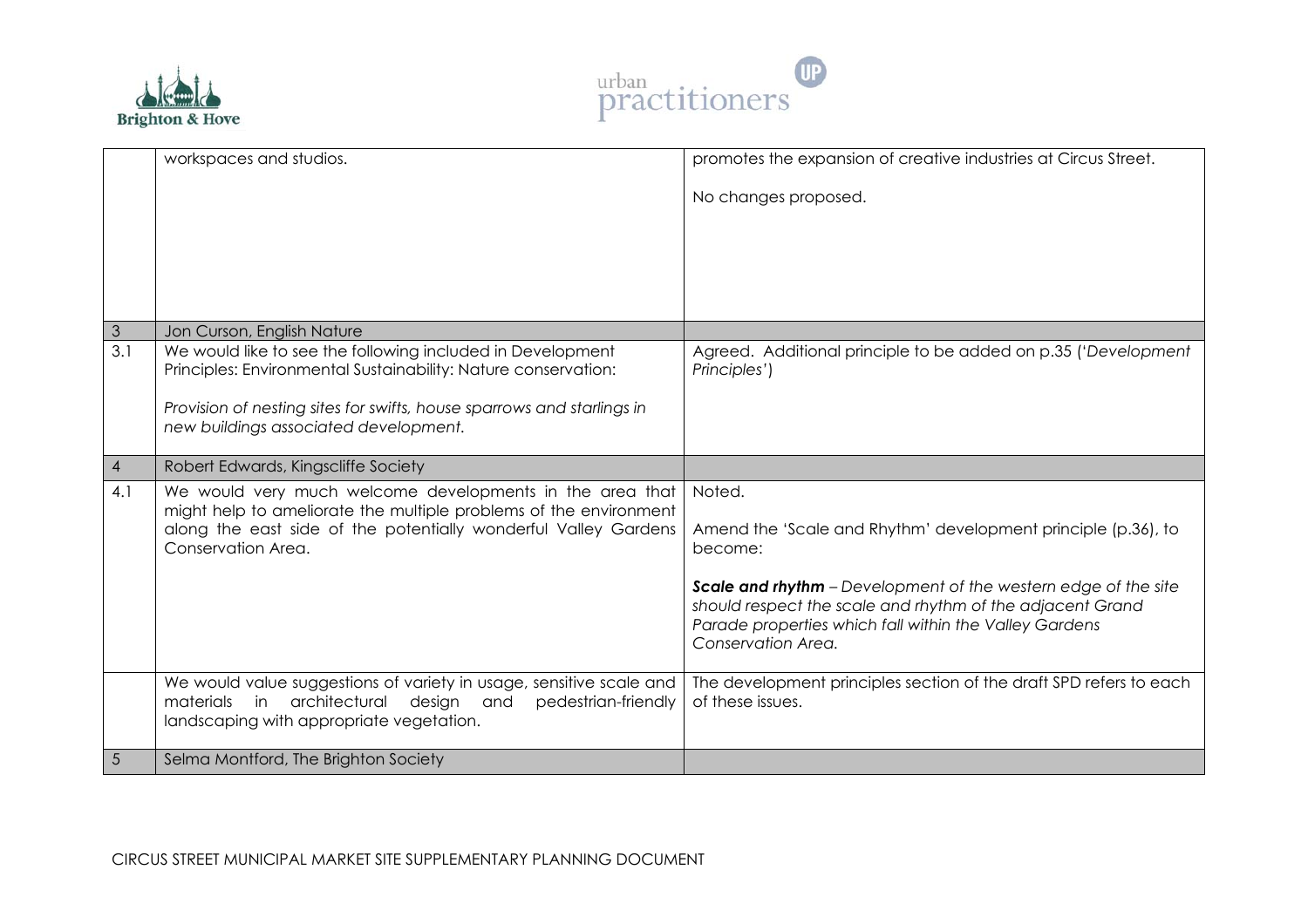



| 5.1 | Residents have indicated a desire to retain the façade of the Fruit<br>and Vegetable Market, which could be achieved if the market<br>were to be re-used as workshops (or at least the façade facing<br>Circus Street itself). | Whilst the Council may be supportive of the retention of the<br>market building façade, given the building is not listed and does<br>not fall within a Conservation Area it is not considered possible or<br>appropriate to stipulate that the building should be retained.<br>No changes proposed.                                                                                                                                                                                                                                                                                                                                                                                                              |
|-----|--------------------------------------------------------------------------------------------------------------------------------------------------------------------------------------------------------------------------------|------------------------------------------------------------------------------------------------------------------------------------------------------------------------------------------------------------------------------------------------------------------------------------------------------------------------------------------------------------------------------------------------------------------------------------------------------------------------------------------------------------------------------------------------------------------------------------------------------------------------------------------------------------------------------------------------------------------|
| 5.2 | Affordable housing could be built above the market, although no<br>higher than the building opposite in Grand Parade.                                                                                                          | The existing development principle 'Affordable housing' indicates<br>that the provision of a 40% element of affordable housing should<br>be incorporated within development at Circus Street.<br>The existing development principle 'Building heights' indicates that<br>the heights of new buildings should not exceed 18 metres (from<br>Circus Street level).<br>In addition, policy HE3 of the Brighton and Hove Local Plan (as<br>summarised on p. 30) states that development will not be<br>permitted where it would have an adverse impact on the setting<br>of a listed building, through factors such as its siting, height, bulk,<br>scale, materials, layout, design or use.<br>No changes proposed. |
| 5.3 | It would not be appropriate for housing to face the nightclub in<br>Morley Street, perhaps offices would be most appropriate for this<br>corner.                                                                               | See 2.1, 2.2 and 2.3 above.                                                                                                                                                                                                                                                                                                                                                                                                                                                                                                                                                                                                                                                                                      |
| 5.4 | The old school building in Circus Street is impractical and it would<br>be hard to make a case for its retention                                                                                                               | Noted. The development options put forward are flexible and<br>provide scope for the building to be demolished or retained.<br>No changes proposed.                                                                                                                                                                                                                                                                                                                                                                                                                                                                                                                                                              |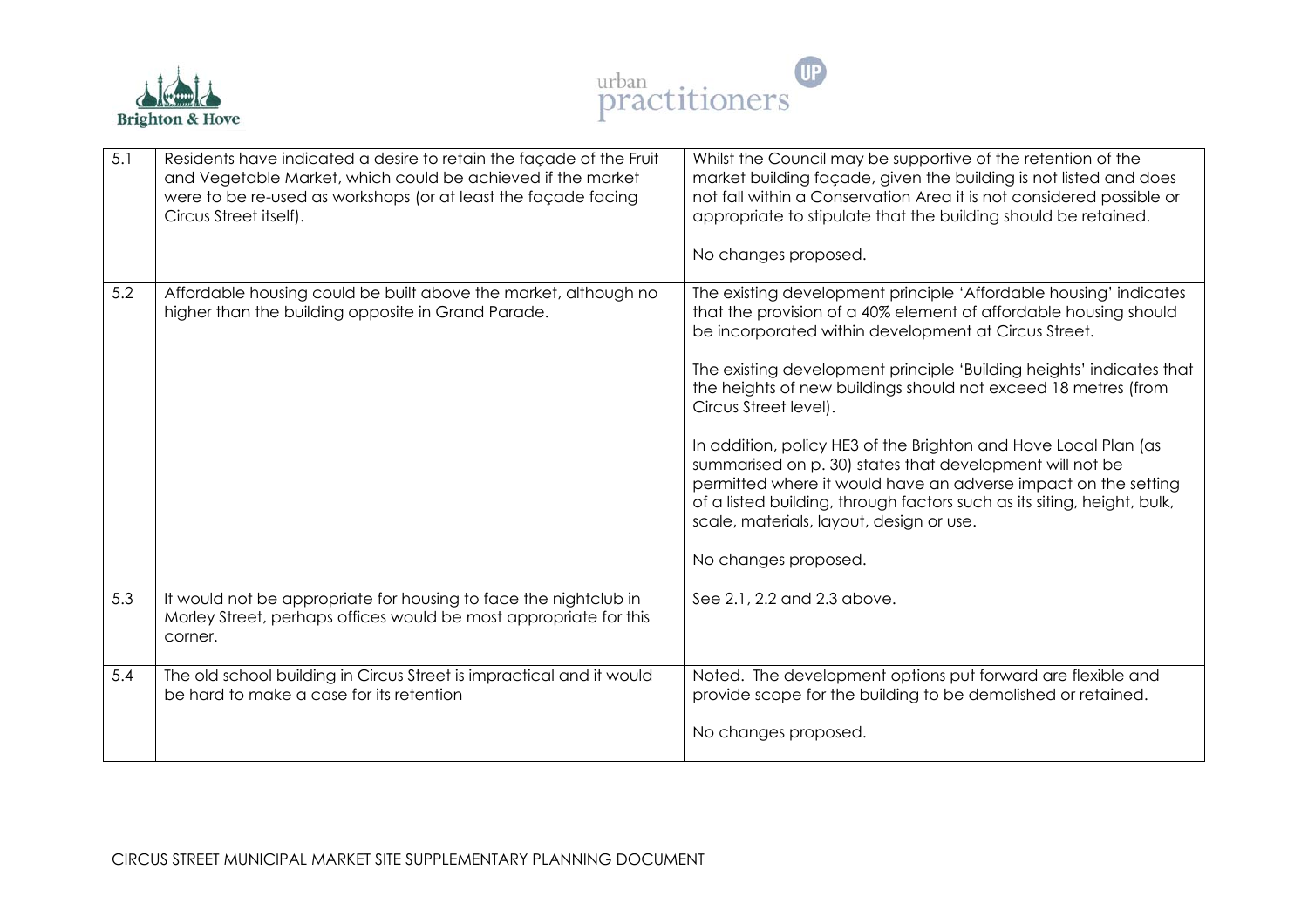



| 5.5              | The old street pattern should be reintroduced where practical                                                                                                                                                                                                                                                                                                                                                                                                      | Noted. Historically there is a very strong elongated north-south<br>grain in Brighton. The development options broadly seek to re-<br>impose this historic grain.<br>No changes proposed.                                                                                                                                                                                                                                                                                              |
|------------------|--------------------------------------------------------------------------------------------------------------------------------------------------------------------------------------------------------------------------------------------------------------------------------------------------------------------------------------------------------------------------------------------------------------------------------------------------------------------|----------------------------------------------------------------------------------------------------------------------------------------------------------------------------------------------------------------------------------------------------------------------------------------------------------------------------------------------------------------------------------------------------------------------------------------------------------------------------------------|
| 5.6              | The emphasis for the area should be on affordable housing with<br>some open spaces, particularly place spaces.                                                                                                                                                                                                                                                                                                                                                     | These principles are largely contained within the development<br>principles section of the SPD.<br>No changes proposed.                                                                                                                                                                                                                                                                                                                                                                |
| 5.7              | The tree on the corner of Kingswood Street and John Street should<br>be retained, it marks the entrance to what was once Riding School<br>Lane.                                                                                                                                                                                                                                                                                                                    | Noted. However the tree appears to be outside of the study area<br>for the SPD. Therefore the SPD has no control in this region.<br>No changes proposed.                                                                                                                                                                                                                                                                                                                               |
| 5.8              | Important views of St Peter's, St Bartholomews, the Town Hall and<br>glimpses of the green of Grand Parade should be retained.                                                                                                                                                                                                                                                                                                                                     | Noted. A specific development principle is included to seek to<br>ensure key views are maintained.<br>No changes proposed.                                                                                                                                                                                                                                                                                                                                                             |
| 5.9              | A car club should be established and the amount of car parking<br>should be limited.                                                                                                                                                                                                                                                                                                                                                                               | See 1.2 above.                                                                                                                                                                                                                                                                                                                                                                                                                                                                         |
| $\boldsymbol{6}$ | Rod Mallinder, The University of Brighton                                                                                                                                                                                                                                                                                                                                                                                                                          |                                                                                                                                                                                                                                                                                                                                                                                                                                                                                        |
| 6.1              | Page 22 - Issues and Opportunities Plan<br>The condition of the Circus Street building is generally of a poor<br>state and is identified for disposal in the Estate Strategy. The<br>building has a number of identified problems:<br>The slate roof requires complete replacement<br>٠<br>The external brickwork requires extensive re-pointing<br>The buildings services are poor and require replacement<br>The energy performance of the building is poor<br>٠ | Amend text at end of 'Conservation Areas, Listed Buildings and<br>Buildings of Architectural Merit' section (p.10), to become:<br>The University-owned building on the south-west corner of the site,<br>which dates from around the turn of the century, has some merit<br>and makes a positive contribution to the townscape character.<br>However, the building is in a poor state of repair, has poor energy<br>performance and is ill-suited to meeting Disability Discrimination |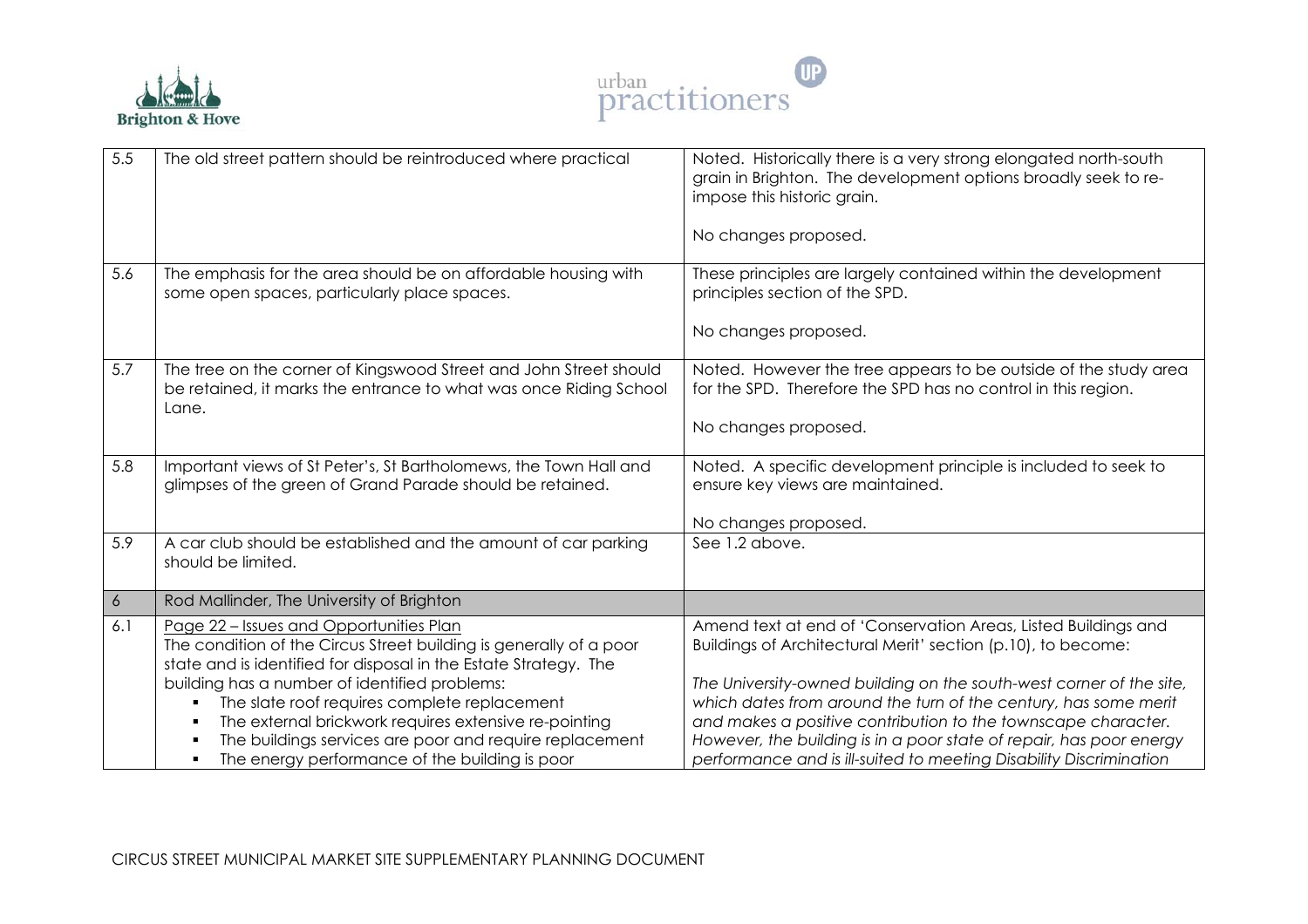



|                | It is considered impractical to adapt the building to achieve<br>$\blacksquare$<br>a reasonable standard of disabled access in order to<br>comply with DDA legislation.                                                                                                                                                                      | Act (DDA) requirements.                                                                                                                                                                                                                                                                                                                                                                                                                                                                                   |
|----------------|----------------------------------------------------------------------------------------------------------------------------------------------------------------------------------------------------------------------------------------------------------------------------------------------------------------------------------------------|-----------------------------------------------------------------------------------------------------------------------------------------------------------------------------------------------------------------------------------------------------------------------------------------------------------------------------------------------------------------------------------------------------------------------------------------------------------------------------------------------------------|
| 6.2            | Page 43<br>On what basis is it assumed that student residences (which do not<br>form part of the development brief) located in the north-west<br>quadrant of the site 'would mitigate against the anti-social<br>environment created by the nightclub and all-night café'?                                                                   | Amend bullet point '8' (p.43) to become:<br>8. Student accommodation, which is optional for the scheme, and<br>studio/workshop space in the north western quadrant of the site.<br>A widened Morley Street in this location could incorporate<br>landscaping treatments that could help mitigate against noise<br>associated with the nightclub. New residential development<br>would have to benefit from careful internal planning.                                                                     |
| 6.3            | Page 44 - Accommodation schedule<br>Proposes 4,400 sqm but the requirement in the brief is for 3,540 sqm<br>gross floor area.                                                                                                                                                                                                                | This is a measure of capacity rather than an attempt to meet the<br>requirement of the developer's brief.<br>No changes proposed.                                                                                                                                                                                                                                                                                                                                                                         |
| 6.4            | Page 46 - Phasing<br>For information, agreement has been reached between the<br>University and the Council such that new facilities for the University<br>would be constructed whilst existing accommodation remains in<br>University use. Indeed this is a pre-requisite for the University's<br>participation in this joint redevelopment. | Amend 'Phasing' section (p.46) to become:<br>The site benefits from a simple pattern of landownership. The<br>University own the south-west corner of the site with the remainder<br>being in Council ownership. The University has aspirations for a<br>new library and teaching space on the site. Agreement has been<br>reached between the University and the Council such that new<br>facilities for the University would be constructed whilst existing<br>accommodation remains in University use. |
| $\overline{7}$ | Emma Winchester, Environment Agency                                                                                                                                                                                                                                                                                                          |                                                                                                                                                                                                                                                                                                                                                                                                                                                                                                           |
| 7.1            | It is disappointing to note that the Council is not seeking the<br>achievement of environmental improvement in the overarching<br>redevelopment proposal for the site (p.32). We suggest that this                                                                                                                                           | Noted. Add bullet point:<br>- the incorporation of environmental sustainability throughout the                                                                                                                                                                                                                                                                                                                                                                                                            |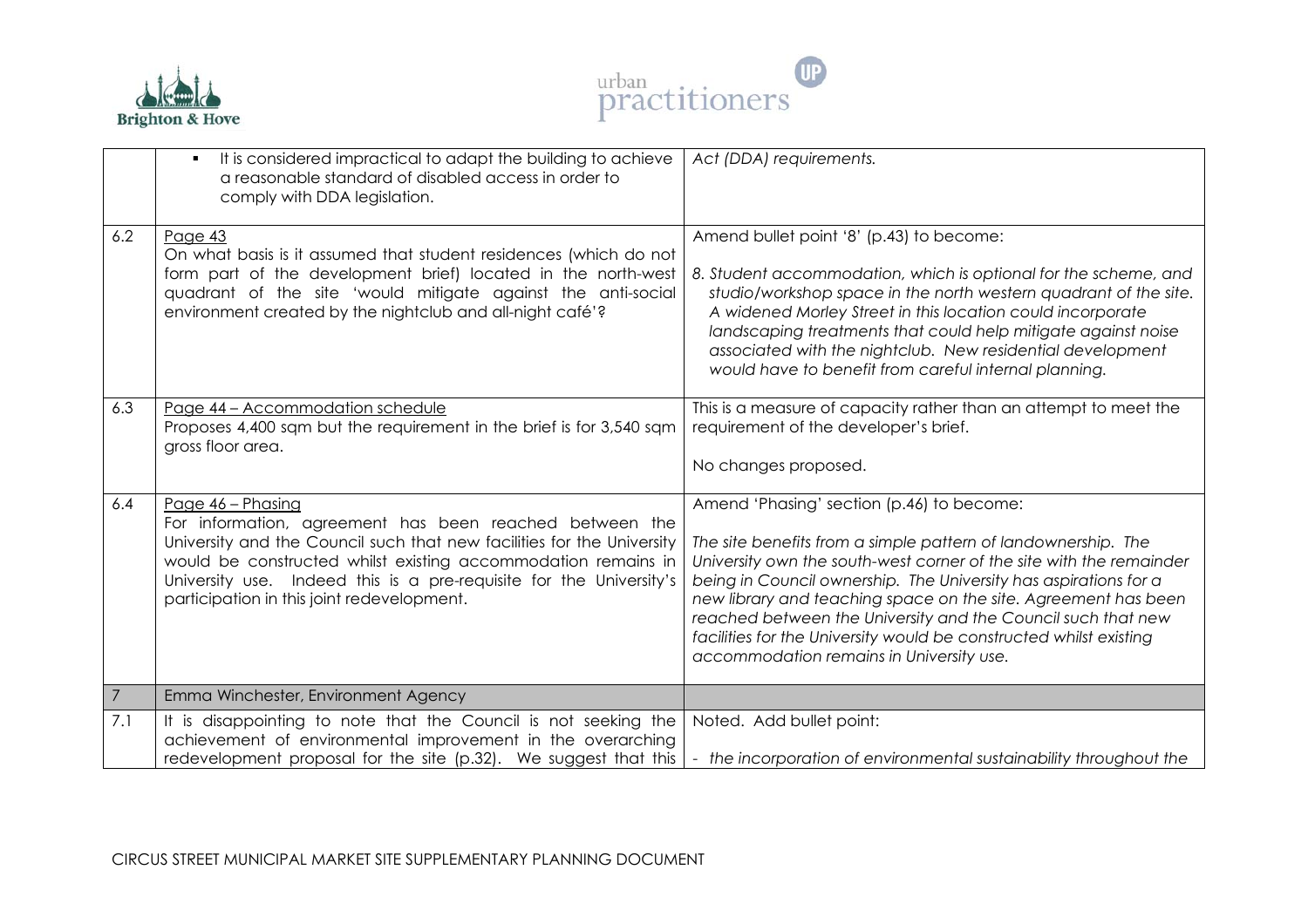



|     | should relate to sustainable water resource management and<br>sustainable construction techniques amongst others - which links to<br>the environmental sustainability development principles outlined<br>later in the document.  | development, including sustainable construction techniques,<br>promotion of nature conservation features and water resource<br>management.                                                                                                                                                                                                                                                                                                                                                                                                                                                                                                                                                                                                           |
|-----|----------------------------------------------------------------------------------------------------------------------------------------------------------------------------------------------------------------------------------|------------------------------------------------------------------------------------------------------------------------------------------------------------------------------------------------------------------------------------------------------------------------------------------------------------------------------------------------------------------------------------------------------------------------------------------------------------------------------------------------------------------------------------------------------------------------------------------------------------------------------------------------------------------------------------------------------------------------------------------------------|
| 7.2 | The last paragraph on p.33 gives a mixed message for the vision of<br>the site's future development $-$ it is not explicit whether the<br>regeneration is to be employment or residential led.                                   | Re-word final paragraph to read:<br>Sustainable development means ensuring a better quality of life<br>for everyone in the present, and future generations. The Council<br>will expect that any proposals for the mixed-use development of<br>Circus Street will provide long-lasting, rather than temporary<br>solutions. Any proposals must provide a high-quality solution,<br>which allows the flexibility to respond to changes in the future,<br>without the need for whole-sale redevelopment.                                                                                                                                                                                                                                                |
| 7.3 | Reference should be made to the Council's draft Supplementary<br>Planning Document on Construction and Demolition Waste - which<br>directly relates to the environmental sustainability development<br>principles for the sites. | Add following text to page 31:<br>Other relevant Supplementary Planning Guidance/Documents<br>Draft SPD - Construction and Demolition Waste<br>The aim of the SPD is to provide guidance to developers and those<br>involved in the development process to reduce, reuse and recycle<br>construction and demolition waste. The SPD sets out guidance on<br>the factors that should be considered during the various project<br>stages of a development and indicates that Waste Minimisation<br>Statements should be provided as supporting information to<br>planning applications. Section 18.1 of the SPD outlines a series of<br>waste issues and options that should be considered during the<br>preparation of a Waste Minimisation Statement. |
| 8   | Brighton and Hove City Council Sustainability team                                                                                                                                                                               |                                                                                                                                                                                                                                                                                                                                                                                                                                                                                                                                                                                                                                                                                                                                                      |